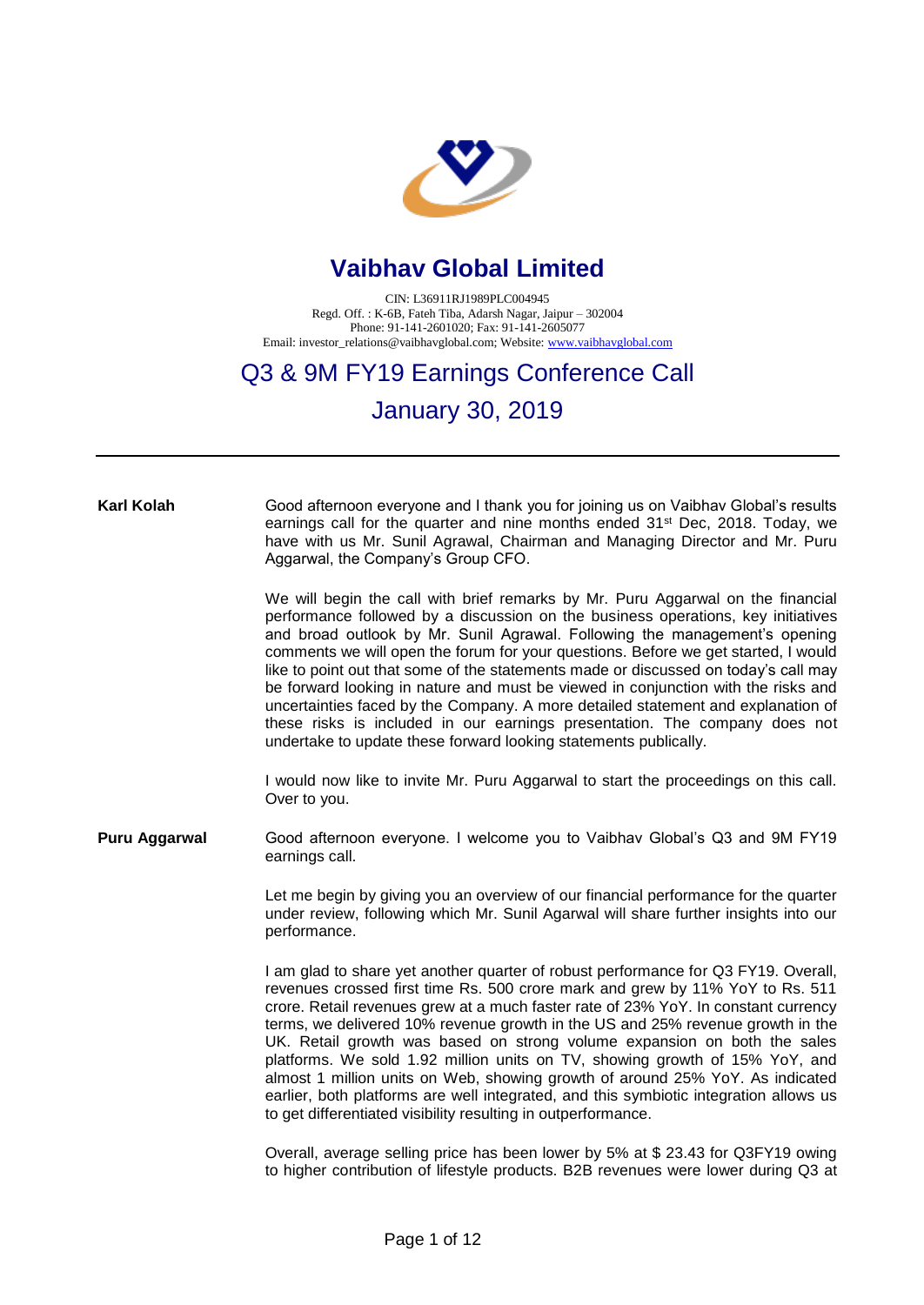Rs. 28 crore compared to Rs. 67 crore YoY. As you already know that B2B remains an opportunistic business segment for the Company.

Our gross margins increased 660 basis points to 64% compared to the same quarter last year on account of higher revenue contribution from Retail sales. Gross profit during Q3 expanded 23% YoY to Rs. 327 crore. Our proficiency in manufacturing and sourcing 'quality merchandise' at optimal costs allows us to not only maintain industry leading gross margins but also to offer a deep value proposition to our customers. This is also key to the competitive edge we enjoy over our peers.

Our business model continues to have inherent benefits of leveraging of fixed cost. In pursuit of enhancing better customer experience and expanding the market reach further, the company has taken several initiatives during the quarter including enhancing Austin Call Center replacing some part of outsourced call center, augmenting marketing and affiliates departments, improving analytics abilities and adopting assured time delivery for a part of the business. We have been making investments in future growth including acquiring talent in specific functions like building talent for Social Media DR and expanding distribution which entails higher broadcast costs. Despite the cost of the new initiatives, EBITDA margins expanded further at 13.9%, from 62 crores to 71 crores, increasing by 15% during Q3.

PBT expanded from 55 Crores to 65 crores, increasing by 17%. Profit after tax during the quarter crossed Rs. 50 crore, marking a growth of 15% on y-o-y basis. This is another significant landmark in our growth journey.

In conjunction with healthy revenue and profit growth, our free cash flow position during the first 9 months period also improved and now stands at Rs. 158 crore. This is despite interim dividend payout of Rs. 5 per share in Q3, entailing a total cash outflow of Rs. 20 crore.

Underlying the improving cash position was strong operating cash flows of Rs. 76 crore and free cash flow of Rs. 73 crore for the quarter ended December 2018.

Our return ratios continue to be at robust levels – ROE at 23% and ROCE at 37% on TTM basis. Overall, the Q3 has witnessed another strong performance, with lots of new market initiatives. With these comments, I now hand over the discussion to Mr. Sunil Agrawal to share his views on the business.

**Sunil Agrawal** Thank you, Puru. I welcome you all to Vaibhav Global's Q3 & 9M FY19 earnings conference call.

> Puru has given you an update on the financial performance for the quarter under review. I will now give you an overview of the operational performance, key initiatives undertaken recently and growth strategy for the next few quarters.

> As Puru explained earlier, Q3 has been a milestone quarter for us where revenues exceeded Rs. 500 crore and profits surpassed Rs. 50 crore. Retail revenues growth was even stronger at 23% during the quarter. Gross margin expanded significantly to 64%, driven largely by higher contribution from retail revenues. EBITDA margins also expanded despite some key future-oriented initiatives. Overall, we delivered a robust performance on all key matrices during the holiday season.

> I am glad to share that the contribution from the Lifestyle products category, in the US, now stands at 15% in Q3FY19 as against 11% during Q3FY18. We expect the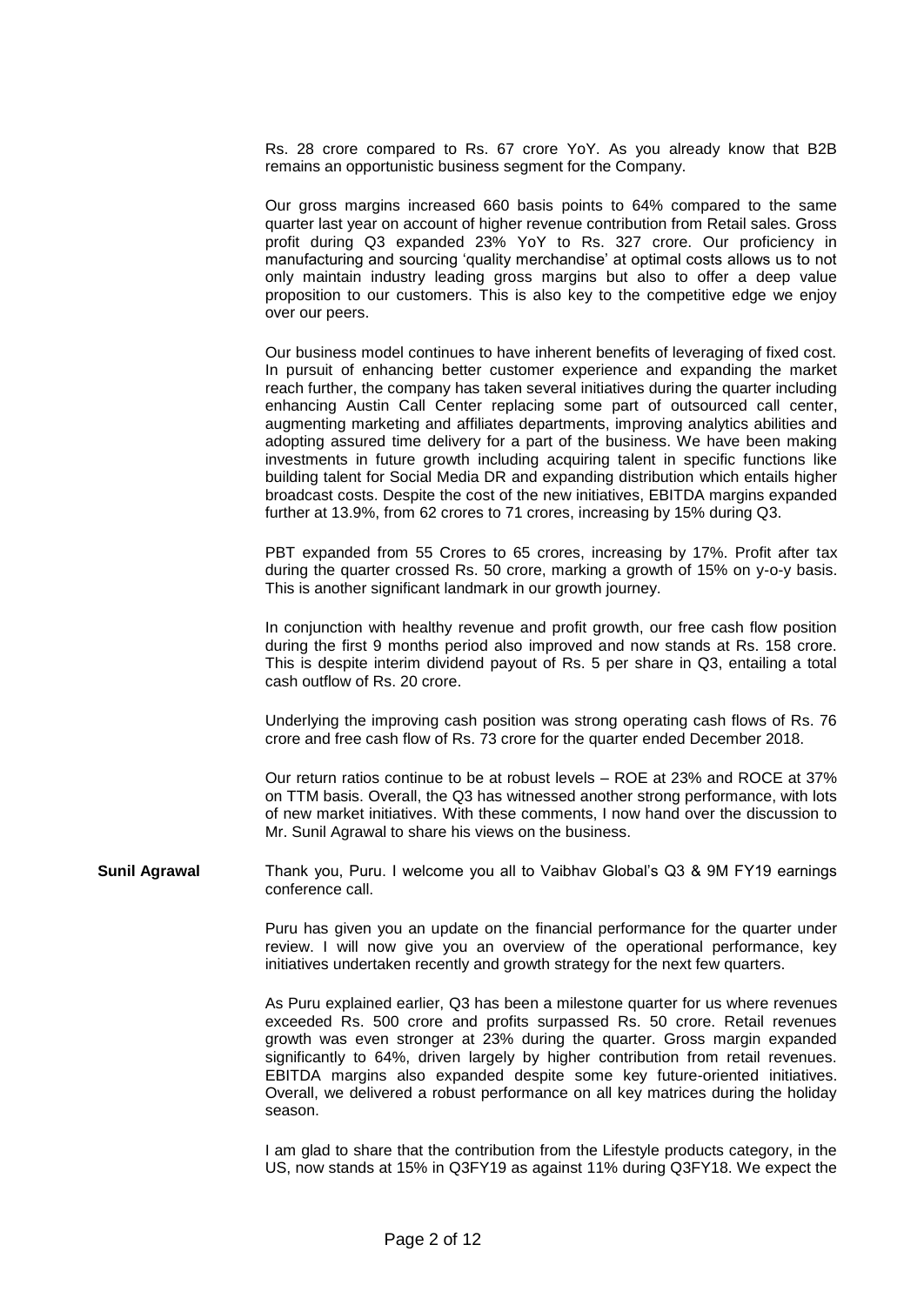uptrend to continue, aiding customer expansion, reduced returns while maintaining Average Selling Price (ASP). Non-jewelry contribution in the UK has already been at higher levels and now stands at 32% in the last quarter. With the success of this endeavor, we plan to further dedicate entire days to the broadcast of non-jewelry products in US. UK already does every Tuesday for Non-jewelry product. Nonjewelry fashion products provide synergistic adjacency to our fashion jewelry portfolio at similar price points, allowing us to target a larger wallet share of our customers' spending. At the same time, non-jewelry is a significantly larger market providing us the potential for long-term growth as we establish our presence further. We expect this quarter's 15% contribution, in the US, to show a continuously growing trend in future.

We continue to expand audience reach, gain more viewership and increase repeat purchases by constantly undertaking several initiatives. At TJC, in the UK, better channel positioning simulcast on Freeview led to expansion of customer base. In the US, in addition to the household expansion as informed by Puru, ShopLC enhanced studio operations by adding remote broadcasting capabilities to support offsite live programming.

Another milestone for us during Q3 was the sale of 75,000 units in one day, on the occasion of Shop LC's Birthday Bash. This also supports our continued social initiative, the One for One program.

We have also moved ahead in our pursuit of quality under the Malcolm Baldrige National Quality Award program. ShopLC has already applied for the Malcolm Baldridge Progress Level Award from Quality Texas Foundation after receiving recognition for the Malcolm Baldrige Commitment Level Award. We believe that quality is an ongoing journey that leads to significant sustainable business benefits over time.

We also saw growing recognition on our employee engagement and satisfaction initiatives under the Great Places to Work survey. This is for all our regions. Our Great Places to Work Employee Engagement Survey is a world renowned benchmark survey across over 60 attributes. We increased our overall Employee Satisfaction by 8% for Shop LC, US. Deeper engagement with happier employees is a core objective for us. We have now been recognized a Great Place to work for our China, India and UK units.

On the business front, our Budget Pay initiative has become an integral part of our strategy and made up for 38% of net sales in both US and UK in this past quarter. Budget Pay, which allows buyers to pay in installments for relatively higher value products, has helped improve our sales growth and expanded value to our customers.

Our mobile apps have performed well in both geographies. Sales via mobile apps of the total web sales for Q3 FY19 were 7% for UK and 13% for US. We continue to make investments in our apps, introducing new and exciting features and functionalities. We are also making efforts to grow our social media presence.

We offer select products on online marketplaces like Amazon, Ebay, Wish.com and WalMart.com as this supplements sales, helps reduce existing inventory and even allows us to acquire new customers.

During the quarter, we launched the 'Fulfillment by Amazon' Marketplace which enables us to place select inventory at Amazon Fulfillment Centers to be a part of Amazon Prime shipping. In addition, it provides us with additional marketing and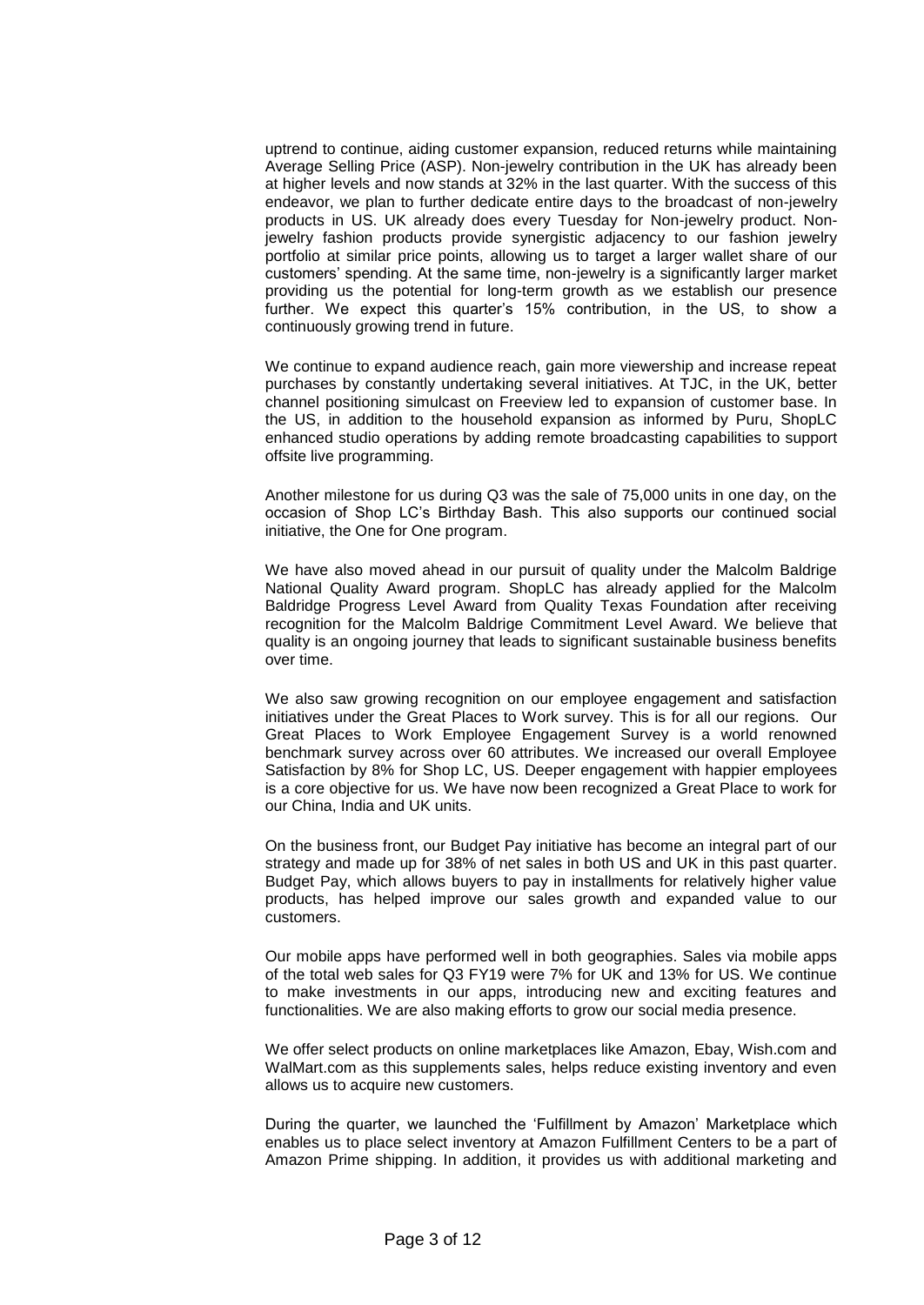operational support and we are confident that it will help us raise customer awareness and aid acquiring new customers at ShopLC.

Let me now highlight some key customer-centric data points that are vital to our business. In Q3, we added around 59,000 new registrations and we now cater to over 3,37,000 unique customers on an annualized basis. Average annualized quantity purchased by each customer has increased to 30 pieces in Q3 FY19 as compared to 28.5 pieces in Q3 of last year. Overall customer retention rate stood at 46.9% in the US and 55.6% in UK.

Overall, as explained earlier, our symbiotic omni-channel business model allows us differentiated visibility with our customers compared to pure-play TV or web sales models. Based on this visibility, we expect to deliver continued outperformance versus the intrinsic growth rate of the markets within which we operate. Our confidence here is based on the several growth initiatives we are investing in, along with the growth momentum already delivered in past several quarters.

With that, I conclude my opening remarks and I request the operator to open the forum for questions.

- **Moderator** Thank you very much. Ladies and gentlemen we will now begin with the question and answer session. We take the first question from the line of Pritesh Chheda from Lucky Investment Managers Pvt. Ltd. Please go ahead.
- **Pritesh Chheda** My first question is the growth has come but we do not see the operating leverage getting played out. First time after so many quarters I actually see the certain increase in the cost items. So, the question here is why is it so and does it sound a change in business model by any chance?
- **Sunil Agrawal** As explained by Puru in his remarks that we took several forward-looking initiatives like in-sourcing call center, part of the call centers from Mexico to Austin, additional air time and development of social media division which would be long-term sustained growth model for us. So, some of this was one-time for example the call center training, so Austin call-center training as well as another call center in US called on brand media, the training cost of almost more than a month was part of the cost. But this is a one-time cost so in longer run don't see that there is any issue on the cost front so you would see continued leverage of our growth.
- **Pritesh Chheda** So what extent of the cost would be one-time cost in this quarter?
- **Sunil Agrawal** I don't have exact calculation but part of this will be one-time and part would be there for example if we bought the call center, part of the call center from Mexico to US, so there is a slight increased cost there. Air time cost is initial and it will give us increases revenue growth in coming quarters so that will neutralize over the time.
- **Pritesh Chheda** And what explains the rise in employee cost?
- **Sunil Agrawal** Part of that is the call center coming into US. The call center in Mexico earlier was not counted in employee cost that is in SGA cost. But when we bring those people here, that costs into employee cost.
- **Pritesh Chheda** Then there has to be corresponding reduction in your other expenditure line if you move some of your costs, so some other cost in other expenditure should have gone far, would have risen much higher. So, if you could give some granular breakup or understanding would be better.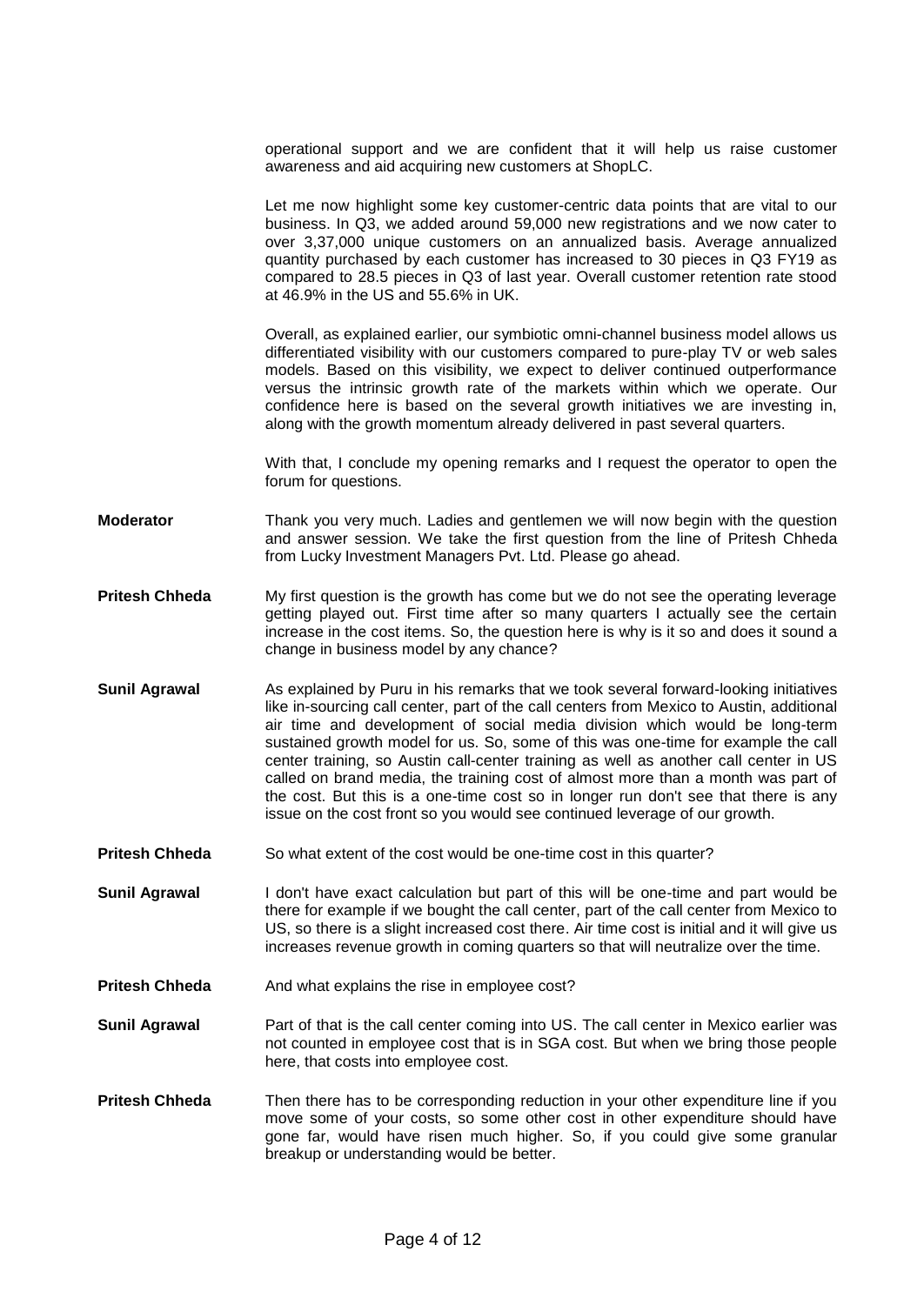- **Sunil Agrawal** Line item wise cost increment will be difficult for us to provide but in generality you would not see continued cost increase in same ratio for a HR or other areas in coming quarter. So, the increase for this quarter was the initiative to add two call centers, one was on-brand which is the US-based, Savannah, Georgia call center which we've also initiated and one was Austin in-housing. So the training cost as well as the higher salary cost was the main reason in current quarter.
- **Pritesh Chheda** The cash generation this year has been particularly healthy, so first I want to know is it a most sustainable cash generation of the business model, now I am hearing you are referring to the conversions of the EBITDA, so is this more sustainable and what would be your proposed usage of this cash in the Balance Sheet?
- **Sunil Agrawal** One of the reasons for additional cash generation in this quarter was reduced B2B sales because B2B sales typically uses more cash and we did not go for any opportunistic purchases for this material that we usually sell for a longer trade. So, B2B sales from our strategy will not accelerate, so I don't see much use of cash over there except when we have some certain opportunity, we will use it but not usually. Other than that we are not looking for any large CAPEX investments in coming quarters for next one-year or so. So I see largely the cash generation should be strong.
- **Pritesh Chheda** The proposed usage of it?
- **Sunil Agrawal** We already initiated dividend paying after H1 so, that will continue and rest we will look at if there is any other opportunity to expand the business. But mostly organic and we don't have any plan for any inorganic activity at this time.
- **Pritesh Chheda** Expand organic means a new geography or..?
- **Sunil Agrawal** So, new any time if you were to get a great opportunity to get additional air time, we may get it or expand to any marketing initiative say social media if it comes across. We do lot of testing continuously, so if there is an opportunity we might increase that. But nothing large scale.
- **Pritesh Chheda** Those are your OPEX expenses. So, the two things that you mentioned social media initiative and increase airtime, any case are your OPEX initiatives which will be part of your next year's P&L if you tend to increase it. But the cash which then stays in your balance sheet, which is your accumulating cash, what would you do with it?
- **Sunil Agrawal** As I mentioned already, dividend has already been initiated. So, from outside the OPEX that is only visibility that we have.
- **Moderator** We take the next question from the line of Runjhun Jain from Nirmal Bang Securities. Please go ahead.
- **Runjhun Jain** I want to dwell little more on the earlier participant's questions of employee cost and other expenses. So, you said that this employee cost is the new base or you think in employee cost there is some one-time expense of training or shifting call center?
- **Sunil Agrawal** Training expense will go down definitely but other than that the employee inhousing that we bought in from Mexico to Austin, so that will continue. But we expect employee cost as a percentage of revenue come down in coming quarters and next year.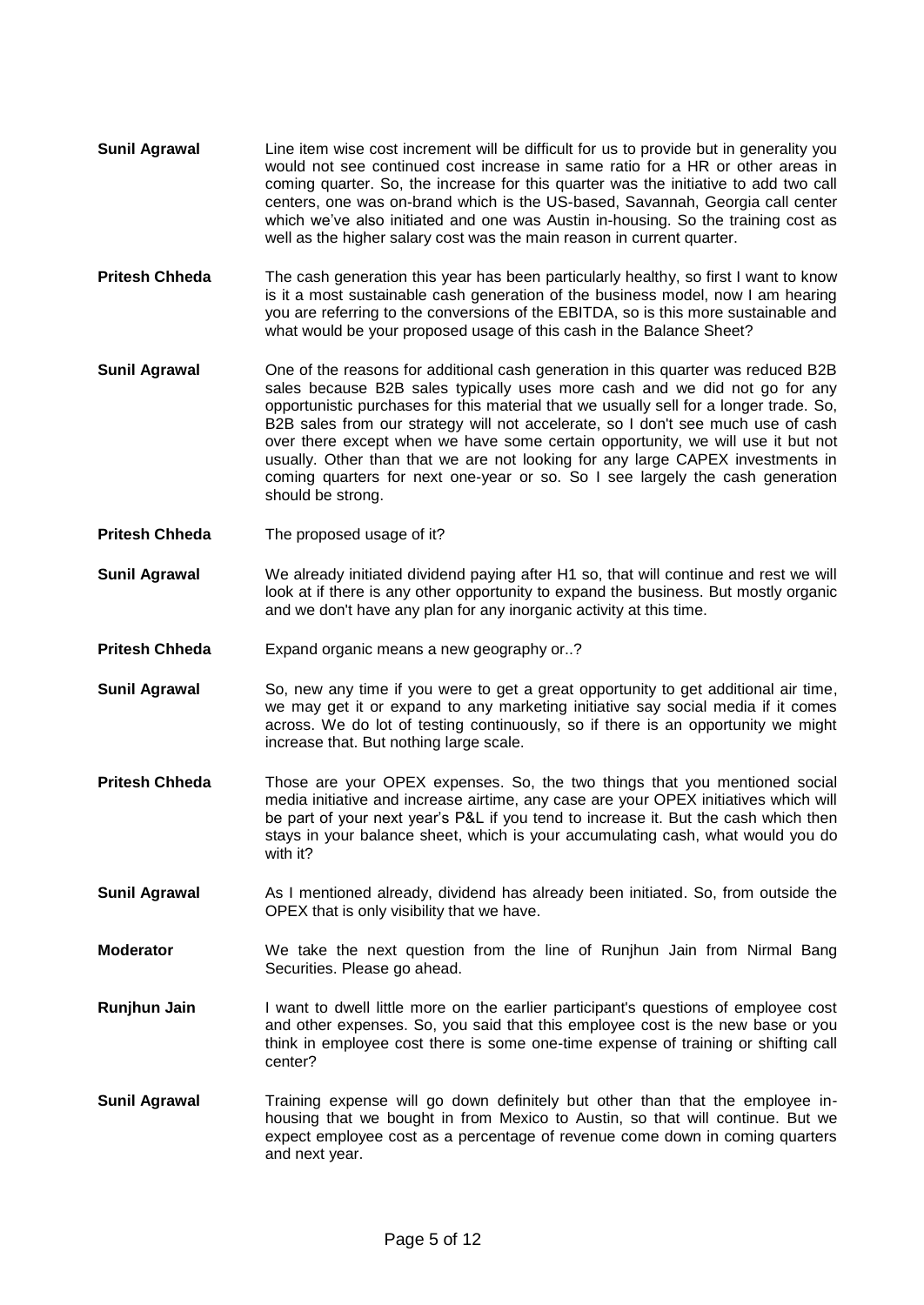- **Runjhun Jain** It would be really helpful if you can give some sense on one-time or one-time cost in other expenses because the increase is quite a bit, so we would like to understand where it should get sustained or settled there. Another question is in the past we always—when we shifted to Budget Pay and introduced all those features for the customers we deliberately—increased their average selling prices, specially for TV when I am seeing it is coming down on quarter on quarter basis. One of the reasons you said is because of the highest sale from the lifestyle product. But first question is that is it deliberate or do you think that it would sustain here or a potential of going down? Second would be are the margins on the lifestyle and the jewelry products would be same, what is the sense? If you can't give the exact number I am okay if you can give the quantitative reference.
- **Sunil Agrawal** Let me start with your first question about the guidance on how much is one-time and how much is continued. I don't have the breakdown on this **Runjhun** but there was some portion of training for about a month of training of our Austin call center as well as on brand Savannah call center. I don't have in front of me how much we spent on that particular time but my rough estimate should be maybe around 3 crore or so - that is again I am just giving from my memory.
- **Runjhun Jain** But that would be part of other expenses, not the employee?
- **Sunil Agrawal** This is the employee cost for example our own agents if we are training them with our own people. So, we are paying salary but they are not productive at this time so we count that as a HR expense but goes towards the training. Second question was about the margin, so margin is largely dictated by what customer pulls from us. The second part was average selling price.
- **Runjhun Jain** Right.
- **Sunil Agrawal** So, usually average selling price dictated by what customer is pulling within a certain range. So, we have certain range for us, within that range if customer is pulling lower price point products higher, more velocity we will offer it to the customer. So, we are comfortable within this range so plus and minus 5%-7% is what you should be looking at. So it could either way. Now LSP margin from both at US and UK that is pretty comparable to jewelry, so usually we see it within two percentage points of jewelry, sometimes it is lower, sometimes it is higher. Currently in US the Lifestyle product is about 2% higher in margin than jewelry and in UK about 3% to 4% higher than jewelry in Lifestyle, so that is a current. But we always look at it has to be within the certain range for each other.
- **Runjhun Jain** In terms of ASP you were saying that the 5%-10% is okay. But the peak what we have seen in Q1, was only referring to TV sales, and I take your point that it is more of a consolidated business and we should not look TV versus web. But I'm just using the opportunity because we have got the different data set. So if I have to dwell this on, Q1 we saw 28.5 kind of average selling price which has come down to 24.6 which is almost the decline is much lower than what you are saying in the range of 5 to 7 and this is I remember we have actually increased deliberately to compensate for ourselves for the Budget Pay and for the higher sales return. So, is the management comfortable with this kind of a decline in the ASP because only thing is I'm not able to see any much concern in terms of margins on this? I mean the margins we have seen the operational leverage playing out. But is this just you are saying that because of the low selling price products are more moving out, so this is only the reason for this?
- **Sunil Agrawal <b>Runjhun** you actually answered your own question.

**Runjhun Jain** I just wanted a confirmation.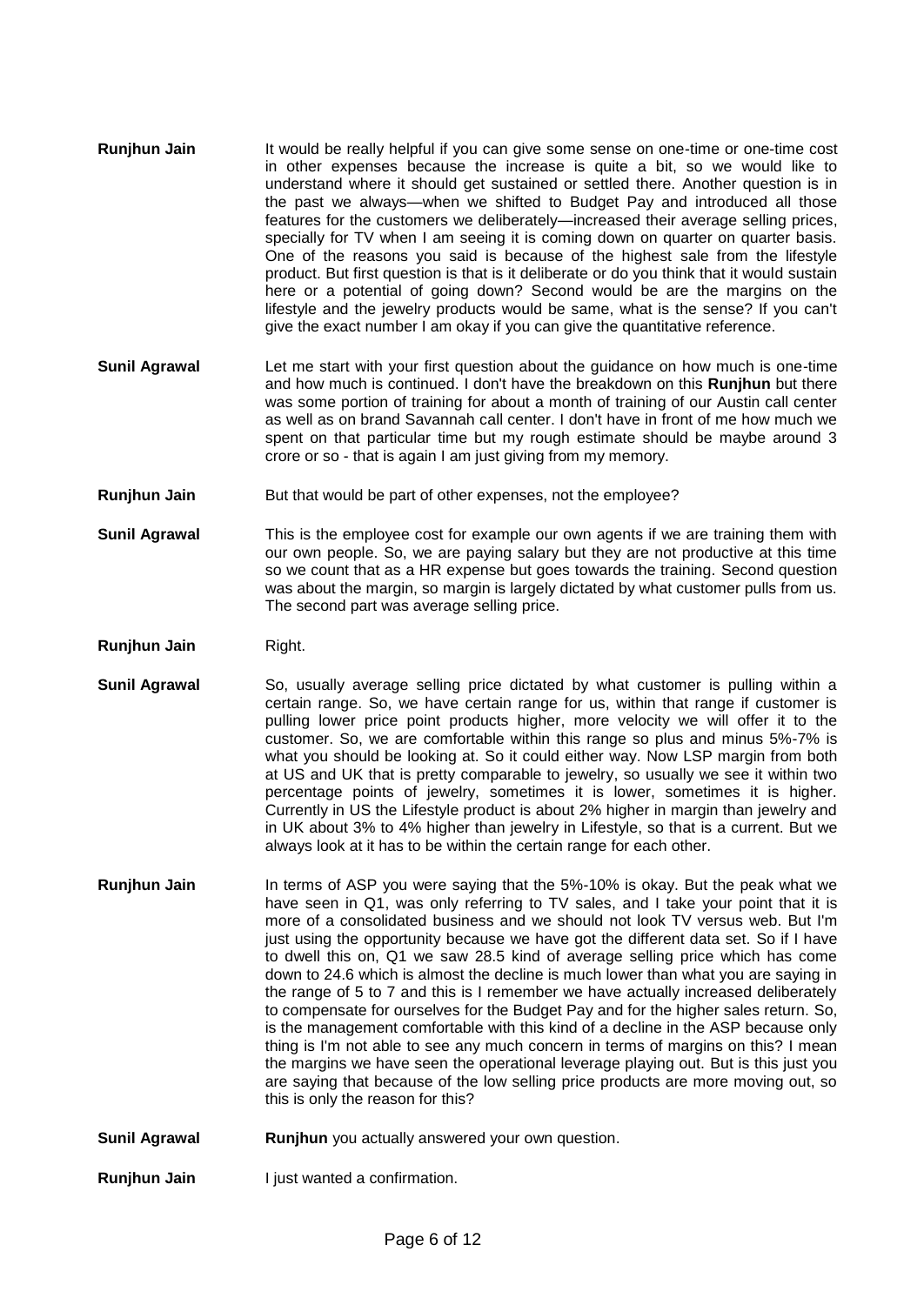- **Sunil Agrawal Because it is a consolidated business so we look at....**
- **Runjhun Jain** There is nothing much to read in this.
- **Sunil Agrawal** Yes, nothing much to read in. This is the normal fluctuation of the business. Now, you made a very interesting point about the Budget Pay, so just to tell in Q3 average price for Budget Pay product for us was about \$64 compared to \$60.4 last year same quarter, so actually Budget Pay price has gone up. But overall price has come down. One of the reasons was in US we have added one additional day a month for under 10 days. So we do every Friday under 10 anyway already, but last quarter we added one more day every month because we saw that having that day acquired additional customer for us and that customer is valuable on other days which is not under 10 days.
- **Runjhun Jain** Earlier how many days we had under 10?
- **Sunil Agrawal** So, we had 4 days under 10 a month is US, now it is 5 days under 10, so one additional day a month.
- **Runjhun Jain** Just one data point, you also said that the Budget Pay is contributing 38% of our revenues as of now; can you give a comparative number of last year or last quarter?
- **Sunil Agrawal** This year this quarter was 37.8% and last year it was 38.1% same quarter. When you look at nine months wise it is 38.3% this year nine months and last year it was 35.9% same nine months.
- **Moderator** We take the next question from the line of Prateek Giri from Vallum Capital. Please go ahead.
- **Prateek Giri** I just wanted to understand our growth trajectory in next few years. So, if we see in UK there are 27.2 million homes and in USA there are 125 million homes, out of which in UK already we are covering 25 million households and in USA we are covering 85 million households which is nearly 80%-85%.
- **Sunil Agrawal** So US we have got 74 million actually and UK 25 million.
- **Prateek Giri** I took this number from previous one of the investor presentation. So that's what I wanted to say that when we have reached to a level where we have touched the benchmark of it if 85 million households, so we are left with very few million households. So how do you see the expected growth shaping up in next few years because we already have capped our market to a higher extent? It's not that more than 30% or 40% market is still left for us to tap down.
- **Sunil Agrawal** That's a good question Prateek. We look at our business in Four Rs, so that may sound a bit clichéd but we internally track it very diligently. So first R is reach that you mentioned, so US is 110 million homes, out of that we are 74 million so there is still a growth potential of additional reach of about 35-40 million homes. In UK we are almost full reach from the TV point of view. The additional reach that is available to us is through the web and social within the reach R. The next is registrations that is the new customer acquisition. As Puru mentioned our customers universe is about 337,000 customers compared to QVC's similar model, between US and UK alone they have about 11 million customers. So, we reach as much home but we have not acquired a large portion of those homes yet. So, reach wise we are there but within the reach I must also mention that our broadcast within US is about 1.4 channels per home and QVC is almost 3.5 channels per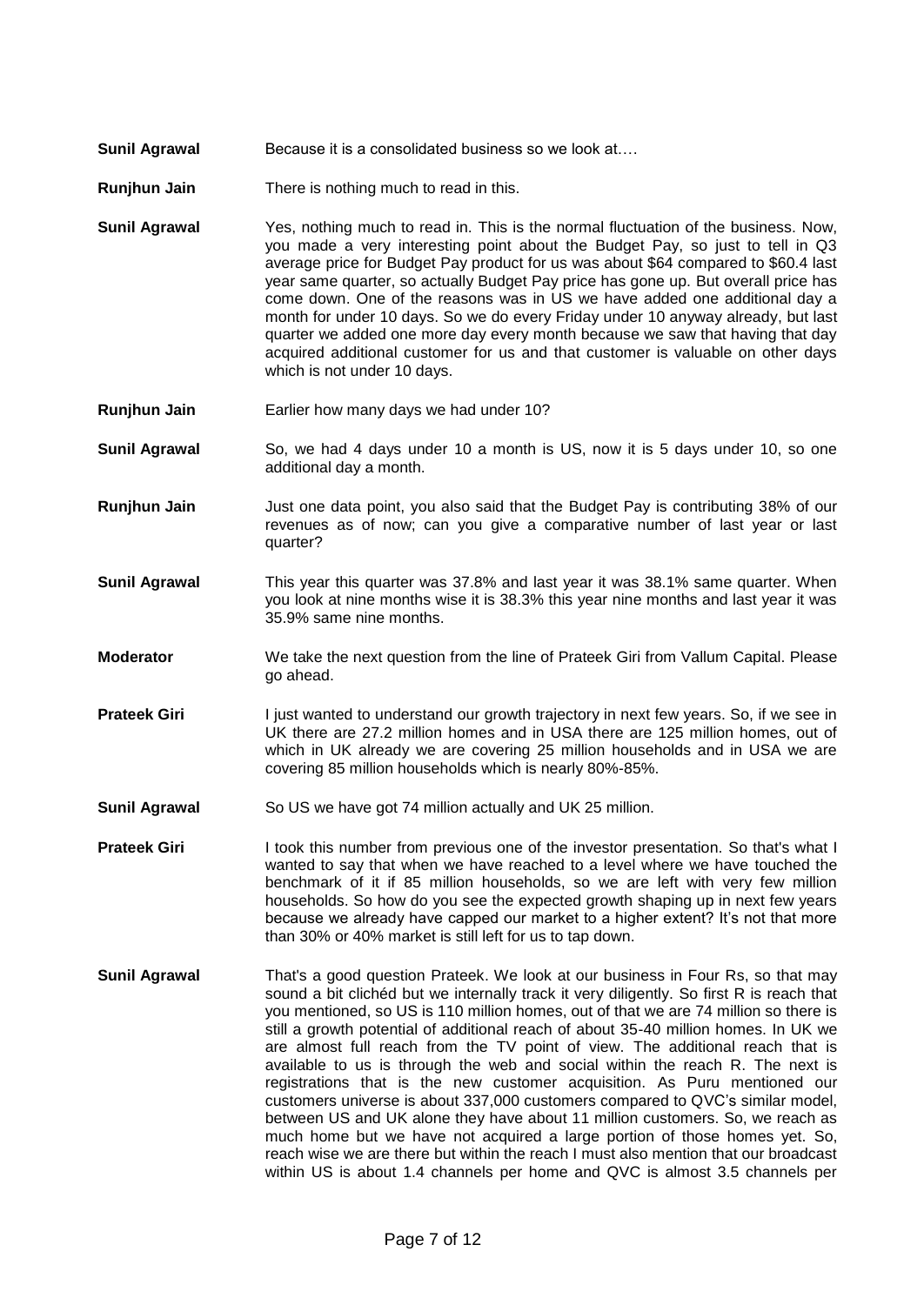home, so they have simulcast, they have HD, they have multiple channels, so within the home there is also number of channels per home and we are only 1.4- 1.45 approximately. The second registration I mentioned, 337,000 versus QVC's 11 million and the third is repeat purchase. So, how many repeats can we increase, currently we are 30 repeats a year. So, can we make it 40-50-60 that is additional revenue and fourth is retention. We are at 46.9% in US and about 55% in UK. Can we improve it to 75%? So there are four levers available to us.

- **Prateek Giri** I was just curious to know that if we look at the TV viewership data from US and UK, it has been coming down even it might be on your table as well that viewership is coming down significantly year-on-year. So, under this environment is there any way that we can leverage the Netflix and other OTT mediums to push our sales or do something on those platforms?
- **Sunil Agrawal** This again another good question. Now TV viewership is pretty widely understood to be going lower because of OTT platform like Netflix or Amazon Prime, Amazon Firestick and all that. So when you go granular within the data our target audience which is 45 to 70 year old females, their viewership has not come down. It's constant year-over-year. But having said that that is all past data doesn't mean in future it may not come down. So with that in mind we have made investment in OTT. So we are in pretty much all OTT platforms. We have smart TV application, where the customer can buy through that smart TV application. Many of our competitors don't even have e-commerce enabled application. So, our application is very advanced. We are also aggressively investing into social media ecommerce as well as our own website e-commerce as well as mobile apps. So, we are making all those investments to make our company future proof incase our audience declines in coming years or decade.
- **Moderator** Next question is from the line of Amit Aggarwal, individual investor.
- **Amit Aggarwal** Since we are already having airtime so what is our strategy on experimenting with new product line other than Fashion Jewelry or Lifestyle product? Just for the sake of example like Select Furniture, what is your thought process on that?
- **Sunil Agrawal** Amit we constantly experiment in new product lines. I don't know if you know or not one of our best-selling products in our UK channel was a mattress that we sourced locally. It sold out in shorter time than we expected. So, we constantly experiment with the new product. We have buyers constantly scouting locally as well as overseas and mostly overseas, so we are very much able and ready to source the experiment and that you would see from our rapid growth into Lifestyle products. UK is already at 32% of the revenue which is coming from the Lifestyle product.
- **Amit Aggarwal** Other than Lifestyle product and Fashion jewelry.
- **Sunil Agrawal** Lifestyle doesn't mean just a scarf or handbag. For us Lifestyle would be mattress, it would be beauty, it would be electronics, it will be kitchen product, anything.
- **Amit Aggarwal** So, we keep on experimenting?

**Sunil Agrawal** Yes.

- **Moderator** Next question is from the line of Aejas Lakhani from Edelweiss Multi Strategy Funds Management Pvt. Ltd. Please go ahead.
- **Aejas Lakhani** I was referring to your investor presentation page #8, you have mentioned that Shop LC launched Fulfillment on the Amazon marketplace and you could place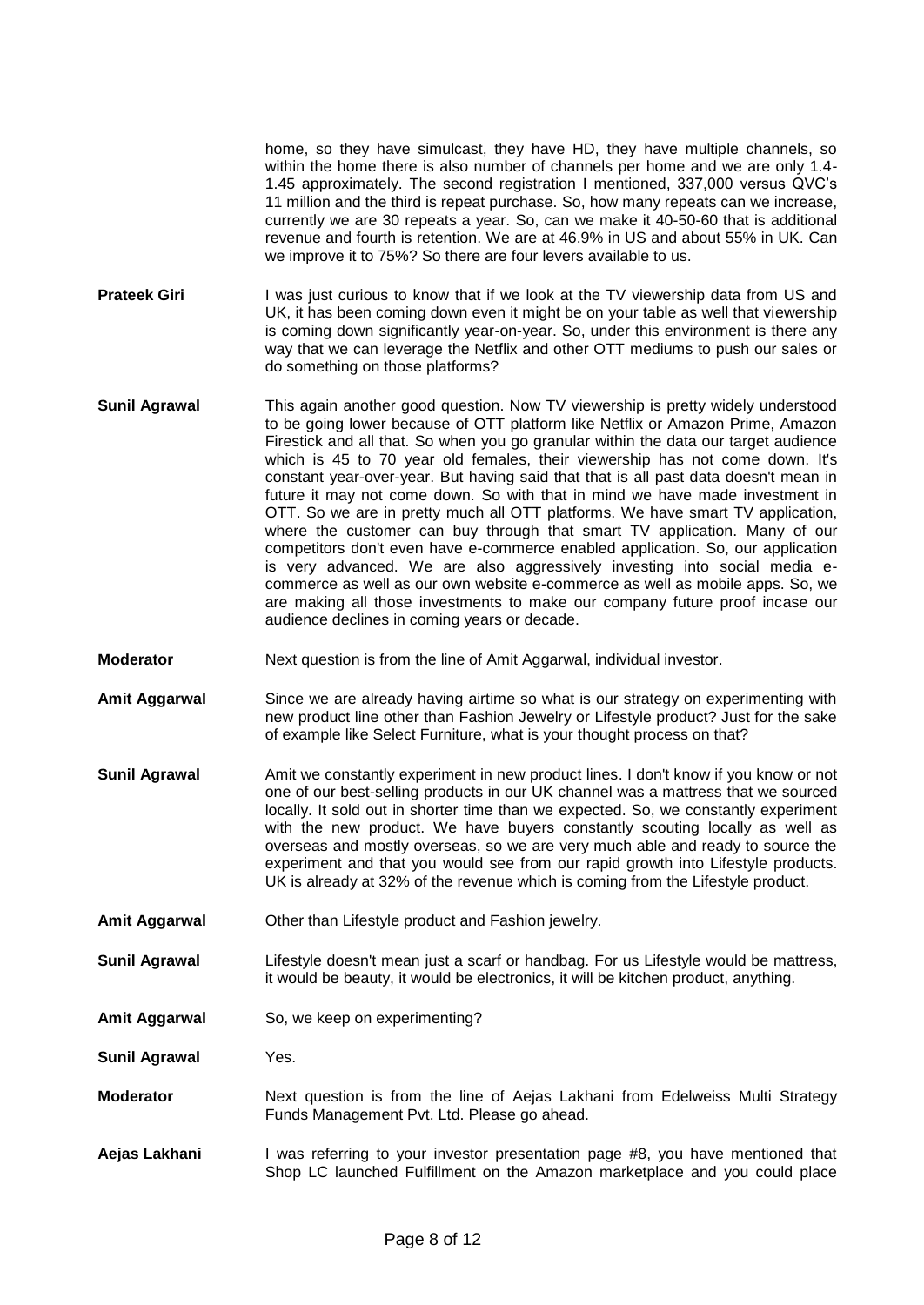selected inventory at the Amazon Fulfillment center through which you could raise brand awareness to convert customers from Amazon to Shop LC at the low acquisition cost. So did this kind of a set-up contribute to an increase in SG&A and how did the semantics of this deal work?

- **Sunil Agrawal** With Amazon it is we publish on their website and hot-selling product we store with them. The advantage of storing with them is that there is no shipping cost on Prime. We have Prime ability is called Seller Fulfill Prime. So when we ship the product for two days delivery for their customer it costs good bunch of money. So, storing product with them costs actually lower to us. Now the customer transition to us - we can't overtly market to that customer but we have our branding within the product and the packaging. So, if they look for us then they find us. So the transition to us is still small, it's a low single-digit but our effort is to continue to expand our market awareness so that whenever the customer sees us on a TV or through web or through any other marketplace he or she would recognize us and would have more confidence to buy from us.
- **Moderator** Next question is from the line of Prateek Giri from Vallum Capital. Please go ahead.
- **Prateek Giri** You just mentioned that basically the market is a 45-year-old lady, so I was just thinking that in coming next few years we will be getting a pack of people who will be more towards these OTTs and all rather than TV.
- **Sunil Agrawal** I anticipated your question and answered before you finish. Let me answer that. I have been in this industry for about 30 years and this worry has been there. The target audience is getting older so what will happen to the young audience habit? So in 30 years I haven't seen the change. So within last 30 years we have been selling to television companies and then we started our own television 12 years ago, so that question has always been there. But we see the audience when they get older, they want to be entertained, they want to be informed because they are lonely at home. They don't have children, they don't have grandchildren there. So at that time the linear television is the company for them. OTT is something that they need to pull what they need to watch or see. But most of our audience we see that they want to be entertained through linear television. They want to get the information. They want to be educated and kept company with and our model is such that we engage customer with calling out their name, calling out the text that they send to us, e-mail that they send to us, reading about them. So it's kind of relationship that we built with those customers and it kind of creates a community for them, so they take us as a part of their family. As such I explained that we become part of the community for them and it is not just for buying that they come and see us.
- **Prateek Giri** QVC and HSN have got merged, am I right?

**Sunil Agrawal Correct.** 

- **Prateek Giri** I just want to understand that their synergies, the logistic benefits will it be hampering our market although we both are in very different ASP ranges, but it's still just a rough idea that the synergistic advantage they will be getting, will it be hampering our market anyhow?
- **Sunil Agrawal** I don't think so. When QVC bought Home Shopping Network, they were looking at Amazon for example or looking at expanding the overall market reach. So, it's been two years since they acquired HSN and you have seen how growth continued all those two years. I'm not seeing any impact on us from their merging.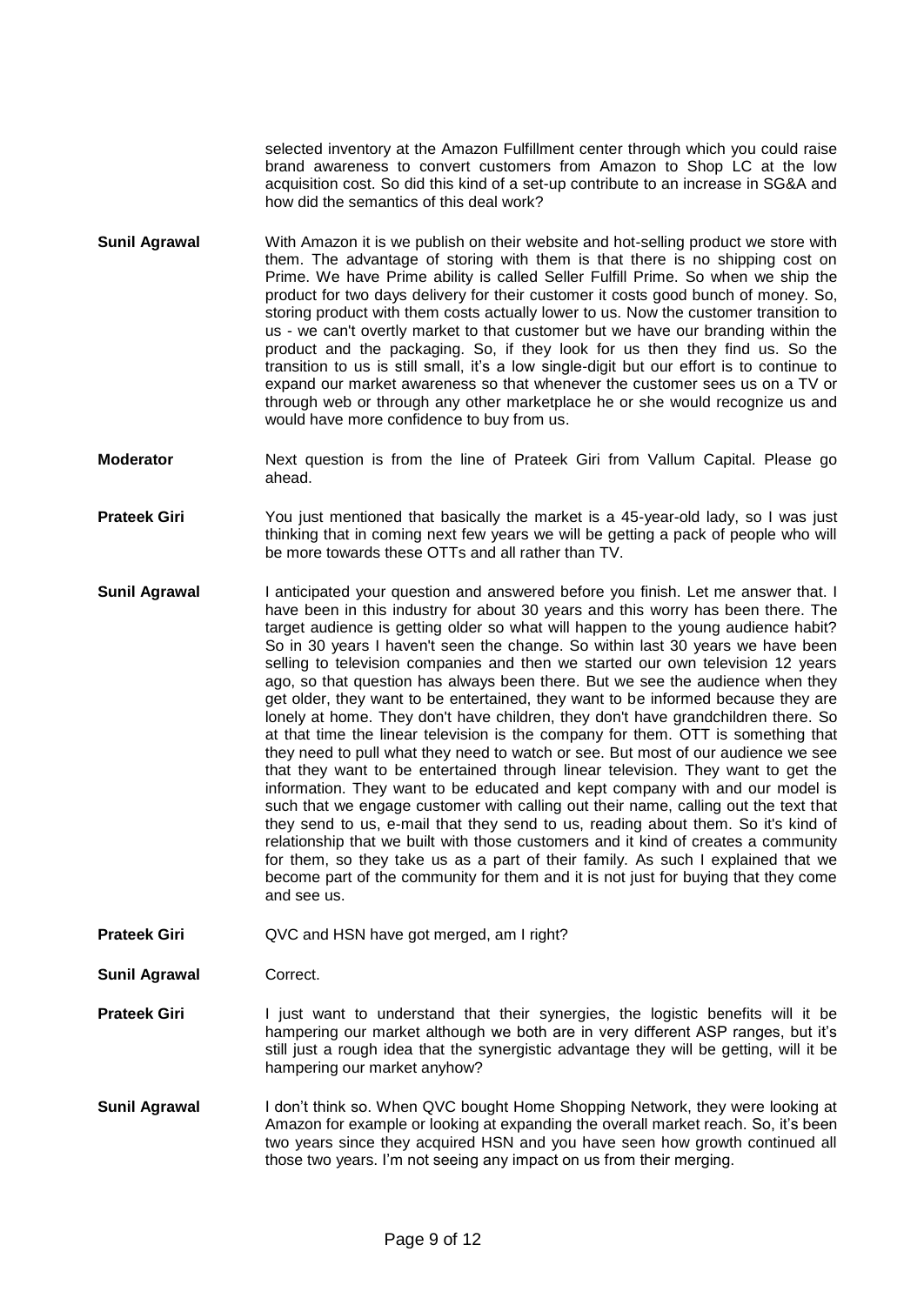- **Prateek Giri** I would like to congratulate you for the kind of business model we have been building in last these many years because if you look at the ASPs of these QVCs and the other players, they are I guess in \$55-\$60 range and still they don't make that much handsome margin which we make in \$30 range.
- **Sunil Agrawal** So gross margin wise you are right, but EBITDA margin they are much ahead of us. So that's our ambition to reach their EBITDA someday.
- **Prateek Giri** I was speaking in terms of gross margin only.
- **Sunil Agrawal** Our gross margin comes from there are two factors to it. One is the vertical business model and the second thing is our house brands. QVC-HSN, they rely on third-party brands and those brands don't afford that kind of margin whereas our house brands afford a (+60) margin. So, we follow a sort of a Zara or Inditex model where they market their own house brands rather than third-party brands and they are also into 60% kind of gross margin level.
- **Moderator** Next question is from the line of Ankur Kumar, Individual Investor. Please go ahead.
- **Ankur Kumar** You just said in the answer to the previous question that you are in this business for 30 years. So, we understand that in the jewelry business, you have a moat where you source from the low-cost destination process in India and then export it to America, where you have such high margin. But when we have entered into the non-jewelry product, there will be a huge competition, you have been sourcing them locally. So, what is the kind of advantage we had that we can generate higher margins and increase sales? Secondly I want to know about growth guidance for the future. Last quarter, you said that it will be around 13% in high-teens. So, previous two quarters were quite good but this quarter we had lagged with only 10% growth, so I want to know.
- **Sunil Agrawal** First thing is about the LSP product, so it is a valid question which I've answered earlier also that our LSP product sourcing strategy is very similar to jewelry. When we buy this product, we don't look at it, this is a \$10 price and I can sell it for 20 I will buy it at 10. No, we look at the composition cost of a product. For example, if you buy a bag, leather bag. We look at the leather cost and the stitching cost and the hardware cost within the leather, and then we look at the component cost and we pay the price. And many of the large manufacturers we can't buy from them because they have higher margins. So, we typically buy from small, medium-sized manufacturers in India, China, Thailand, Indonesia, all these small direct sources. Whereas Walmart and all those people they buy from large manufacturers because they can't, go to that level or they have not gone to that level of costing. And also, if some products for example, does not give us a desired margin we just would pass on that product - we just would not market. So, that is our strategy from LSP point of view and as I mentioned earlier today also, our LSP margin is slightly higher than jewelry. Not to say that that is our strategy, our strategy is to maintain (+60) margin and that we continually will do. But if there is an opportunity, we will definitely look for higher margin. Second point you had was about the growth guidance. So, we gave a growth guidance of between 14% to 16% last quarter for our retail constant currency basis and this we met. US saw 10% and the UK saw 25% when you look at in metrics, they constitute around 15% growth for the quarter. And also, I would request you and all the investors to look at us for from year-over-year basis because sometimes there can be events in the country that we operate in. For example, there is election cycle every four years. During that election cycle, lot of people watch election news and at that time the growth rate goes slightly lower. So, but when you look at annual basis our growth, we are confident for next 2-3 years to have this kind of growth.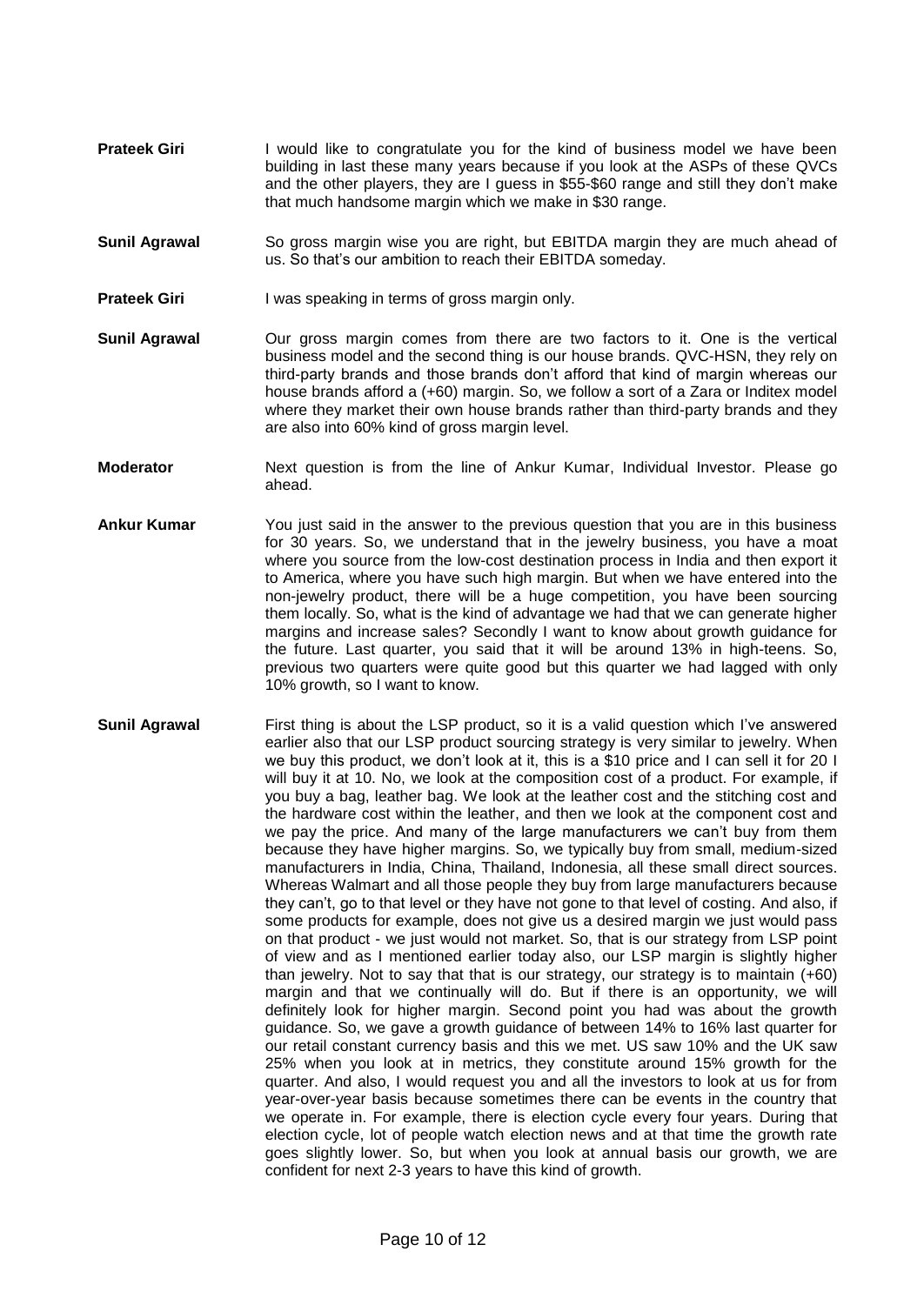- **Moderator** Next question is from the line of Ankit Kanodia from Smart Sync Services. Please go ahead.
- **Ankit Kanodia** I just wanted to touch upon one point, in how much of our sourcing is from China?
- **Sunil Agrawal** About half of our sourcing is from India that is our own manufacturing and rest half is divided between China, Thailand and Indonesia. Let me take it back. So, we source about 5% to 7% locally in US and UK as well. So the remaining half is India and half is between the three countries - China, Thailand and Indonesia.
- **Ankit Kanodia** Almost equally divided between the three countries?
- **Sunil Agrawal** Not equally; I would say half of the remaining would be China and half between Thailand and Indonesia.
- **Ankit Kanodia** So do you think any political threat or something like that, is it easy to bank on China or can you see some issues in future?
- **Sunil Agrawal** Ankit first of all, if there will be any import tariffs in US it will be applicable to all the importers, not only for us. But especially with us the huge advantage is that we are sourcing from other centers in place. So, we can easily make our product mobile and then we also don't have this issue of same category or the same SKU to be repeated. If it doesn't make sense we can change very rapidly. We air almost hundred new products every day. So, our new product velocity is extremely high and for us the change is much easier than any other retailer.
- **Moderator** We take the next question from the line of Vasu Lalan, Individual Investor. Please go ahead
- **Vasu Lalan** I want to know are you planning for any new geographies?
- **Sunil Agrawal** Not at this time
- **Vasu Lalan** How much time does it take if you plan for new geographies?
- **Sunil Agrawal** So from the past to start a new channel, hiring the team and all the logistics, it takes about eight months to a year.
- **Vasu Lalan** Are you confident like you tell that for next 2 to 3 years the growth rate will be maintained around 16%?
- **Sunil Agrawal** 14% to 16%, yes.
- **Vasu Lalan** And then afterwards if growth rate will be stable or slow down then you can go for new geographies?
- **Sunil Agrawal** We will look at the opportunity because we believe within US and UK also we have lot of opportunities looking at the competitors and our strengths. We should continue to grow very well, so we will go to other countries not just for the sake of growth but only if we see opportunities. Because growth-wise, we believe that within US-UK, we have ample growth for our foreseeable future.
- **Moderator** We take the next question from the line of Srinath Potul, Individual investor. Please go ahead.